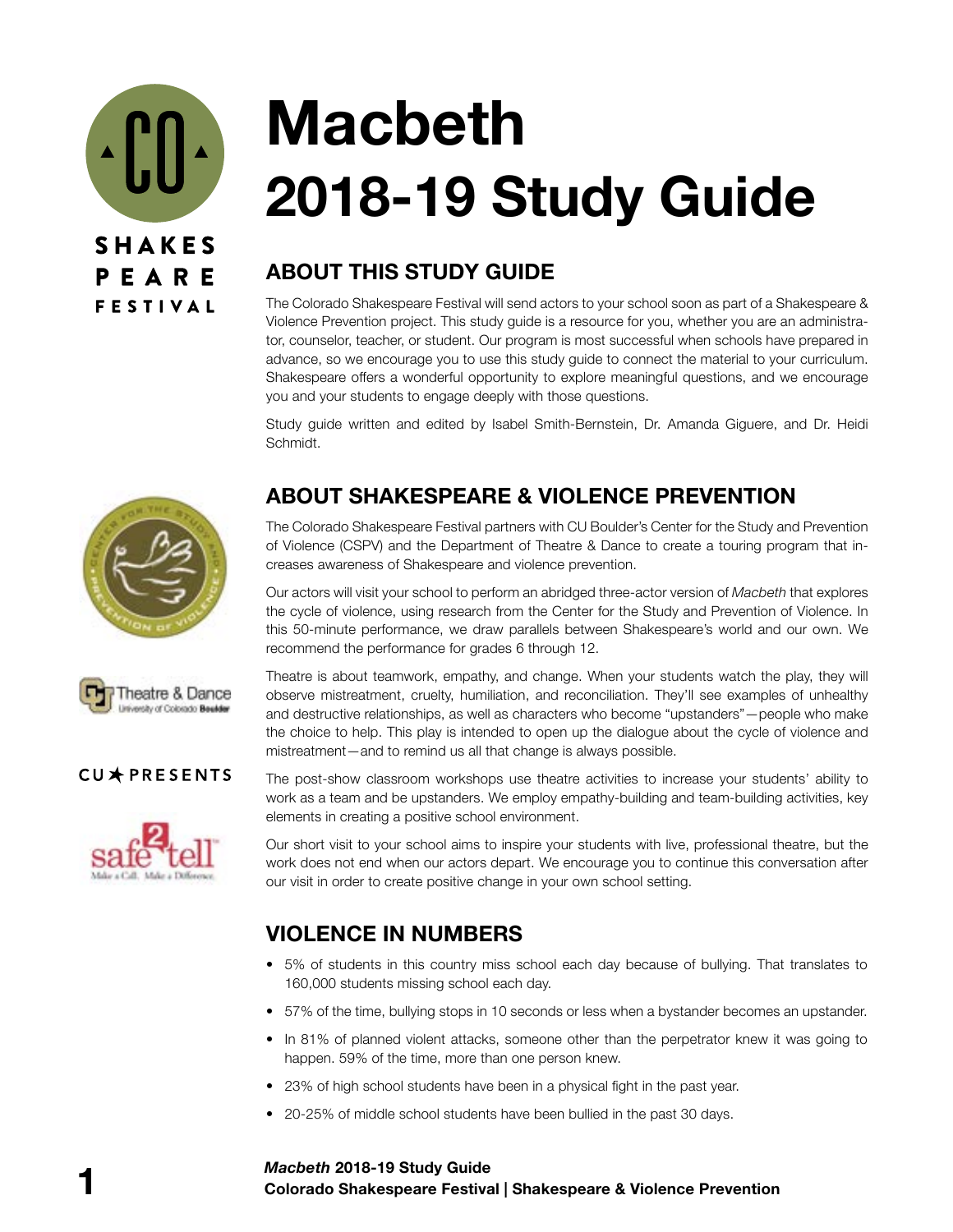

## **ABOUT MACBETH**

#### **Why this play?**

*Macbeth wants to be king, but what will it take to get there? Pressured by three witches, he and his wife suppress their "human kindness" in favor of a violent path - with devastating consequences.* 

*Macbeth* deals with the complicated relationship between empathy and violence, showing us several instances of characters suppressing their empathy in order to harm others. The play offers a chance to examine empathy, peer pressure, and missed opportunities for building community and preventing violence.

#### **Three-Person Cast**

Shakespeare's version of this play has over thirty characters. We combined some roles and eliminated others but we still have ten characters, all played by only three actors. The challenge becomes how we differentiate these characters--look out for different hats and costume pieces!

#### **Gender-Swapping**

In Shakespeare's time, only men were allowed to perform publicly, so Shakespeare wrote more male characters than female characters. Today, those restrictions are obsolete. We have chosen to cast women to play several roles that were originally written for men. By hiring women to play these roles, we hope to carve out new possibilities within these 400 year-old plays, and to allow the plays to better reflect our own time.

#### **Multi-Lingual Shakespeare**

In this production, you will encounter characters speaking multiple languages. Whether or not you know these languages, how does this choice impact the way you experience the play? Shakespeare belongs to all of us, and we hope this helps you see Shakespeare's ability to cross boundaries and connect people of all kinds.

# Colorad

**SAFE2TELL** is an anonymous tip-line for reporting bullying and other inappropriate behavior. You can use your voice to make the life of someone else better. Sometimes if YOU don't speak up for someone, no one else will. You can make a difference. When you make a call or go online to report bullying, no one will ever be able to know that you are giving the tip. No names are asked, and phone calls to Safe2Tell cannot be traced. It is completely anonymous.

#### **HOW TO REPORT:**

**(877) 542-7233 | safe2tell.org | Download the mobile app**

## **FOR MORE INFORMATION**

#### **Colorado Shakespeare Festival Education Programs** coloradoshakes.org/education | csfedout@colorado.edu | (303) 735-1181

**Center for the Study and Prevention of Violence** colorado.edu/cspv | (303) 492-1032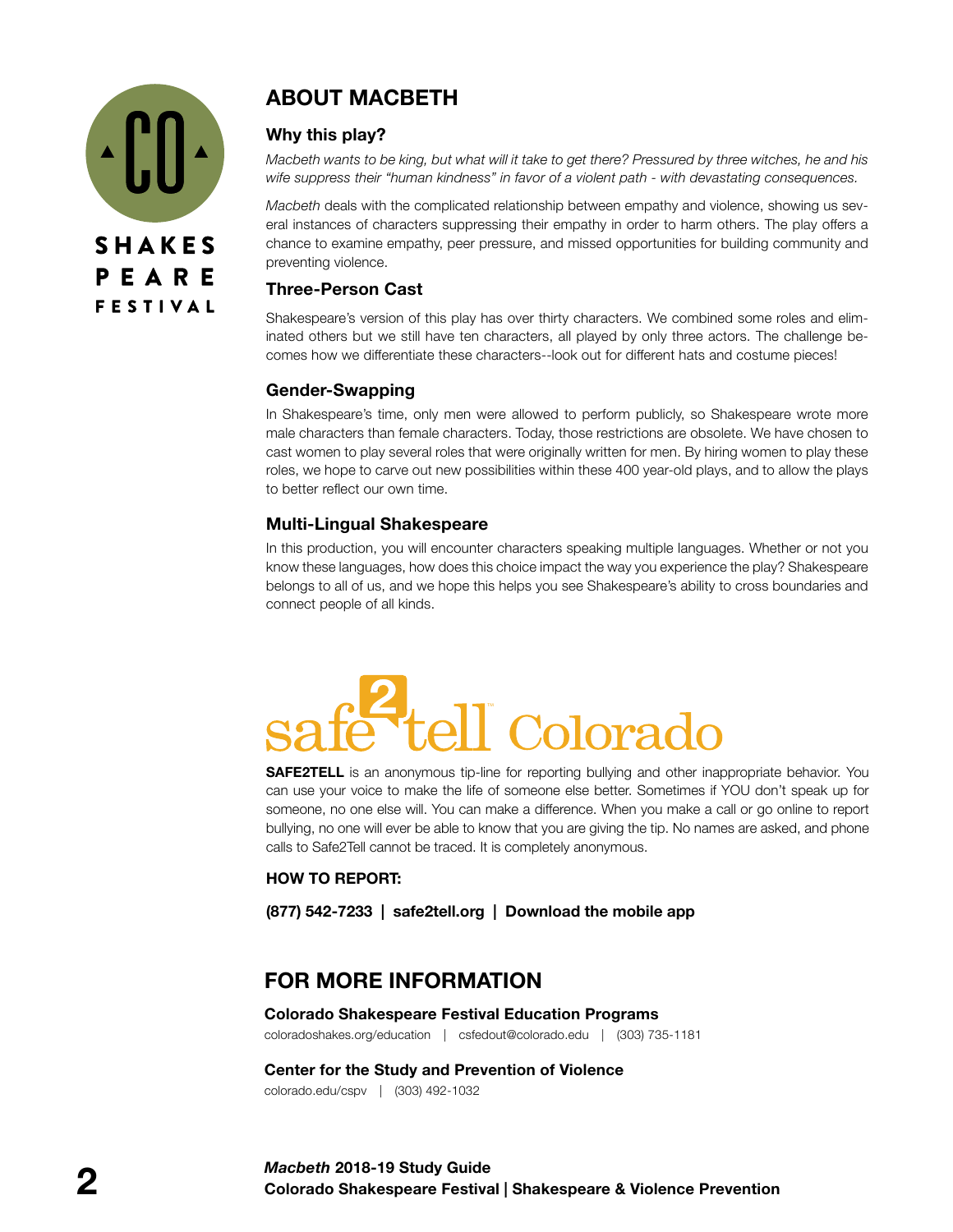

# **What Do I Do To Prepare?**

## **TEACHER CHECKLIST**

### **How do I prepare my students for the play?**

- **☐** Watch the [CSF Upstander video](https://www.youtube.com/watch?v=VhtwGqi9vdY&t=5s) with your class.
- **☐** Review People & Plot Points (pg. 4-5) with your students. Print these pages as handouts, or use thi[s Prezi](https://prezi.com/view/QxFgUxYPE0YPhOdQn7Fo/) in your classroom.
- **☐** Use the Mini-Lesson Plan (pg. 6); Things to Look For (pg. 6); and the graphic organizers (pg. 7-8) to help your students think through some of the big questions presented in *Macbeth* in advance of the performance.
- **☐** Discuss appropriate theatre etiquette with your students. Our performance is frequently interactive (like Shakespeare's original performances). Students are encouraged to laugh and applaud when they enjoy the show, though we ask them not to have private conversations, use cell phones, eat during the performance, or otherwise distract the performers or their fellow students. Remind them that just as they can see and hear the actors, the actors can also see and hear the audience.

### **How do I prepare for post-show workshops?**

- **☐** Be ready to participate and co-facilitate with our teaching artist. The more involved you are, the more your students learn!
- **☐** Talk with your class about the upcoming actor-led theatre workshop. Set expectations about trying new things and respecting one another.
- **☐** Push desks/chairs to the side of your classroom to create an open, movement-friendly space.
- **☐** At the end of the workshop, our teaching artist will step out of the room while you conduct an anonymous, 3-question survey with your students. Don't worry about preparing - they'll give you a card with the questions pre-printed. We just wanted to give you a heads up.

### **What should I do after the visit?**

- **□** [Take this 5-minute survey](https://www.surveymonkey.com/r/VW9F2CW) to let us know what you thought.
- **☐** Use the Discussion Questions (pg. 9) to have a follow-up discussion with your students about the performance and the workshops.
- **☐** Look for ways to integrate the performance and workshop in your units throughout the year by tying your lesson plans back to the ideas and questions posed by the visit from the CSF actors.

### **Hyperlink Key:**

Copy and paste if you have difficulty with any of the embedded links above.

- CSF UPSTANDER VIDEO: https://www.youtube.com/watch?v=VhtwGqi9vdY&t=5s
- INTRO TO MACBETH PREZI: https://prezi.com/view/QxFgUxYPE0YPhOdQn7Fo/
- SURVEY LINK: https://www.surveymonkey.com/r/VW9F2CW

#### **3 Colorado Shakespeare Festival | Shakespeare & Violence Prevention** *Macbeth* **2018-19 Study Guide**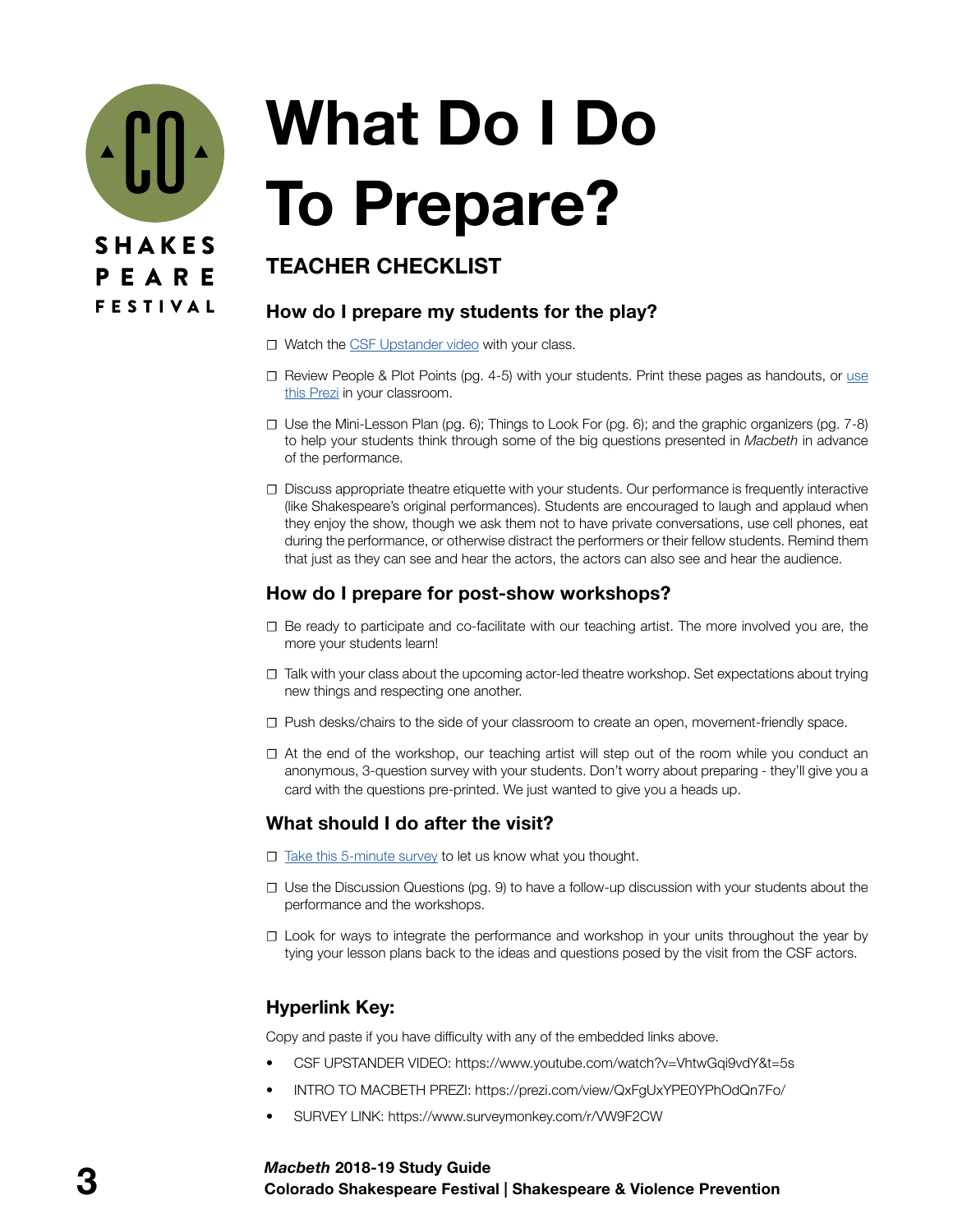

## **People & Plot Points**







### **WITCHES (WEIRD SISTERS)**

Can they predict Macbeth's future? Cause it to happen? Or do they use his hopes and fears to bring out his worst self and provoke him to violence?



**BANQUO** Macbeth's friend and brother-in-arms.



**MACBETH**  A respected and well-liked Scottish nobleman, one of King Duncan's most trusted friends and advisors.



Lady Macbeth loves her husband and is proud of his accomplishments, but fears he's too kind to take the fastest route to the throne.

**A PREDICTION**

Returning victorious from battle, the brave warriors **Macbeth** and **Banquo** encounter three witches. The witches predict that Macbeth will be king and Banquo's children will be kings.

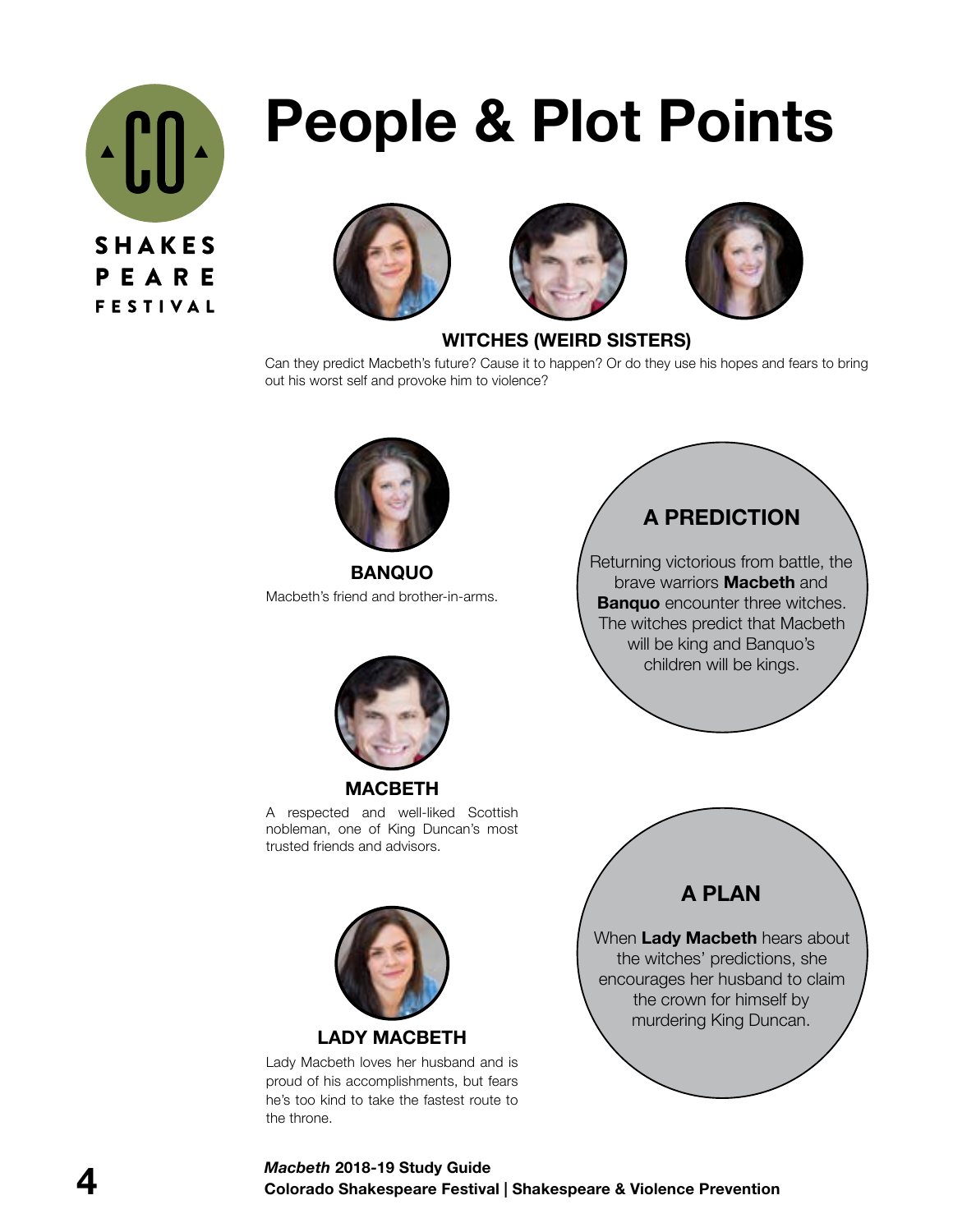

# **People & Plot Points**



**DUNCAN** The King of Scotland.



**MALCOLM** King Duncan's son and heir.



**MACDUFF** Another Scottish nobleman. One of the first to suspect Macbeth has become dishonest.



**UNDERSTUDIES**

If one of our actors gets sick, an "understudy" who has rehearsed and knows the role may perform in their place, or lead your classroom workshop.

## **A MURDER**

While **Duncan** is a guest in their home, the Macbeths seize their opportunity and murder him in his sleep, framing his guards for the crime.

Fearing for his safety, Duncan's son and heir **Malcolm** flees to England, leaving the path clear for Macbeth.

## **UNRAVELING**

Once they're crowned, the Macbeths start behaving erratically. Macbeth becomes distrustful and secretly kills anyone he sees as a threat (including his friend Banquo). Lady Macbeth hallucinates blood on her hands that can't be washed off.

## **AN ARMY**

**Macduff** finds Malcolm in exile. They raise an army to exact revenge on Macbeth and reclaim the throne for Malcolm.

Macbeth is told his wife is dead just as the battle begins. He is killed by Macduff and Malcolm is crowned King of Scotland.

*But for how long?*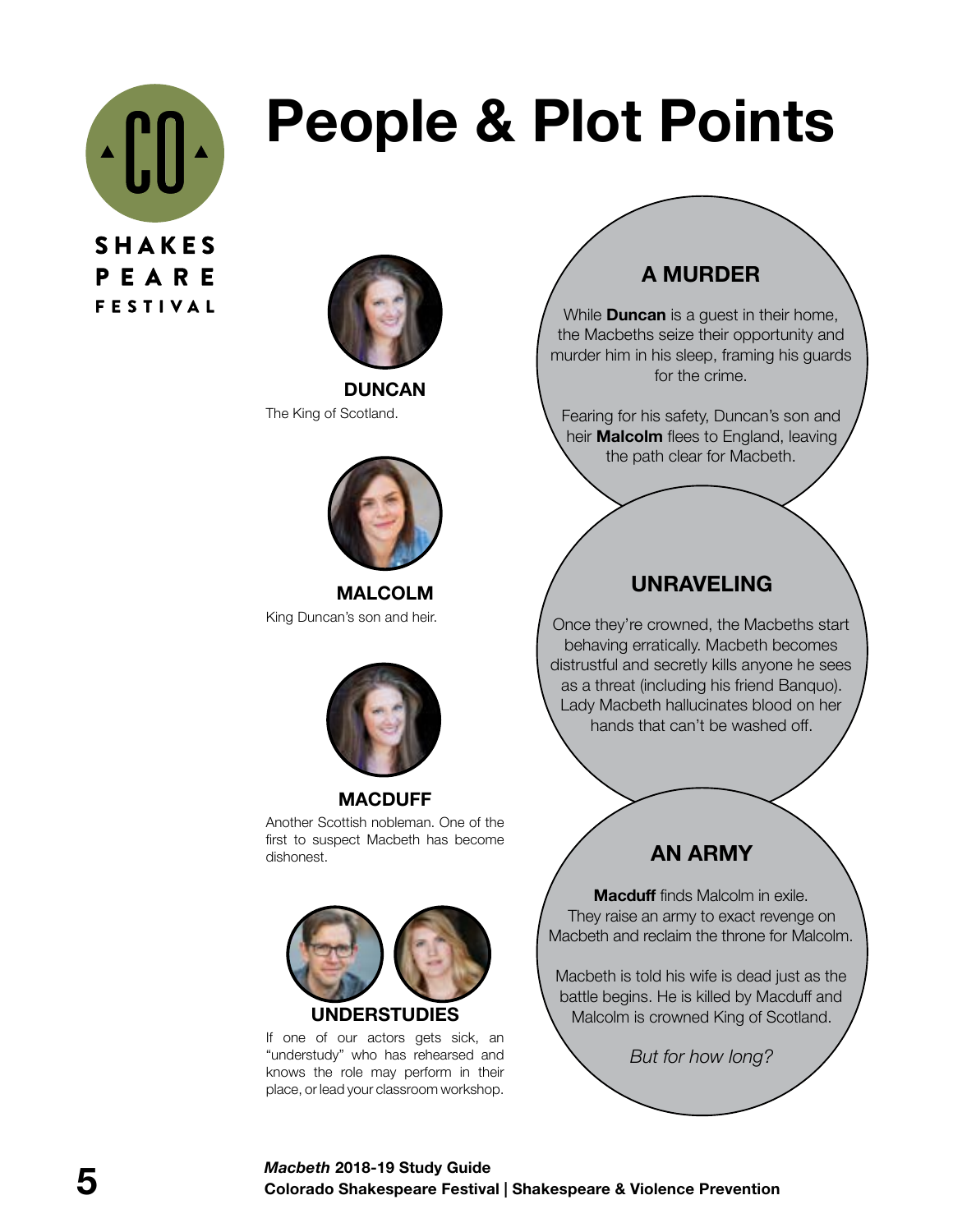

# **Mini-Lesson Plans**

**INSTRUCTIONS FOR TEACHERS**

## **Before the Performance**

**Rationale**: This mini-lesson will introduce students to the plot of the Colorado Shakespeare Festival's touring production of *Macbeth*, some key ideas of this production, and prepare them to take part in a Shakespeare & Violence Prevention workshop with one of CSF's actors after the show.

**Objective**: Students will be able to discuss and defend their opinions about key themes and ideas related to *Macbeth* and use personal experience to relate the classic story to creating positive change in their own school climate.

#### **Standards Specifically Addressed**:

CCSS.ELA-LITERACY.SL.6-8.1: Engage effectively in a range of collaborative discussions (one-on-one, in groups, and teacher-led) with diverse partners on grade 6-8 topics, texts, and issues, building on others' ideas and expressing their own clearly.

CCSS.ELA-LITERACY.SL.9-12.1: Initiate and participate effectively in a range of collaborative discussions (one-on-one, in groups, and teacherled) with diverse partners on grades 9-12 topics, texts, and issues, building on others' ideas and expressing their own clearly and persuasively.

**Introduction:** Use this Study Guide or [this Prezi](https://prezi.com/view/QxFgUxYPE0YPhOdQn7Fo/) to introduce the plot points and key themes and ideas of *Macbeth* to your students.

**Anticipation Guide**: Put students in small groups and hand out the Anticipation Guide (pg. 7), which asks students to defend their opinion about certain key ideas related to *Macbeth*. Explain that there are no right or wrong answers and they should fully discuss each statement with their group before writing down their answer. Remind them that it is okay if their answers do not match the others in their group. After each group has completed their work, lead a class discussion about answers that differed in groups. Ask students to remember their answers as they watch the play. After the play, continue the discussion and ask if any opinions have changed.

**Adapting Texts**: Hand out the Adapting Texts worksheet (pg. 8) and asks the students (individually or in groups) to read and analyze the original text of *Macbeth* Act I, scene vii. Explain that students should fully discuss the impact of editing the script, then create their own edited or adapted version of the speech. Ask students to remember their responses as they watch and discuss the play.

## **Things to Look For:**

- **• A power imbalance**
- **• A planned attack**
- **• Manipulation through peer pressure**
- **• An opportunity to speak up and prevent harm**
- **• Moments of empathy**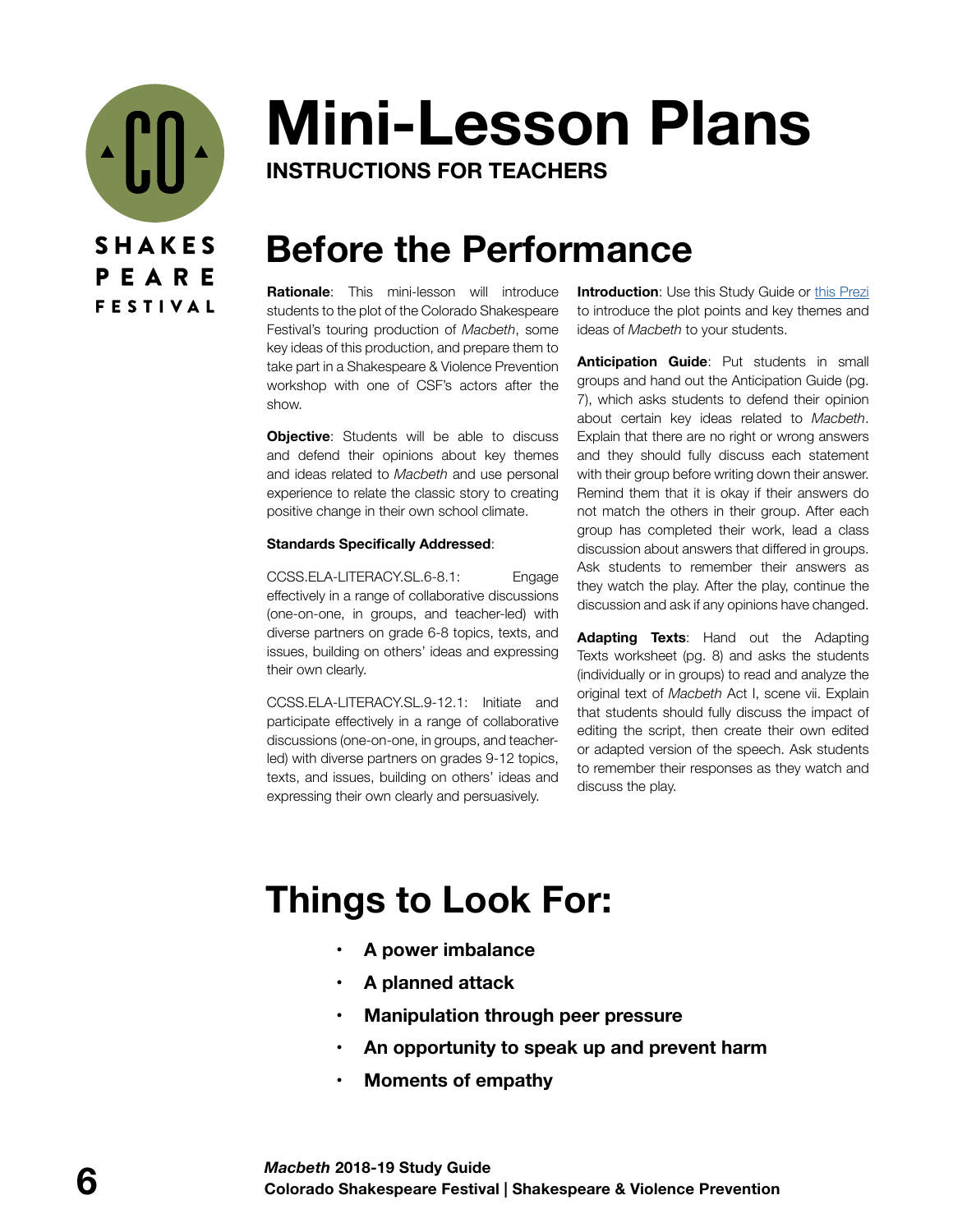## **ACTIVITY 1: ANTICIPATION GUIDE**

| <b>STATEMENT</b>                                                                                          | <b>AGREE</b> | <b>DISAGREE</b> | <b>EXPLAIN YOUR ANSWER WITH AN EXAMPLE</b> |
|-----------------------------------------------------------------------------------------------------------|--------------|-----------------|--------------------------------------------|
| Peer pressure is always<br>harmful.                                                                       |              |                 |                                            |
| Violent words or actions<br>always lead to more<br>violence.                                              |              |                 |                                            |
| If you regularly practice using<br>empathy, you're less likely to<br>hurt someone.                        |              |                 |                                            |
| A planned act of violence<br>always has warning signs.                                                    |              |                 |                                            |
| A group of people can easily<br>change the opinion of an<br>individual.                                   |              |                 |                                            |
| Encouraging someone else<br>to commit violence is just as<br>bad as committing violence<br>yourself.      |              |                 |                                            |
| Power is always a dangerous<br>thing.                                                                     |              |                 |                                            |
| Revenge is sometimes<br>justified.                                                                        |              |                 |                                            |
| When you know that<br>something dangerous is<br>going to happen, you have a<br>duty to try to prevent it. |              |                 |                                            |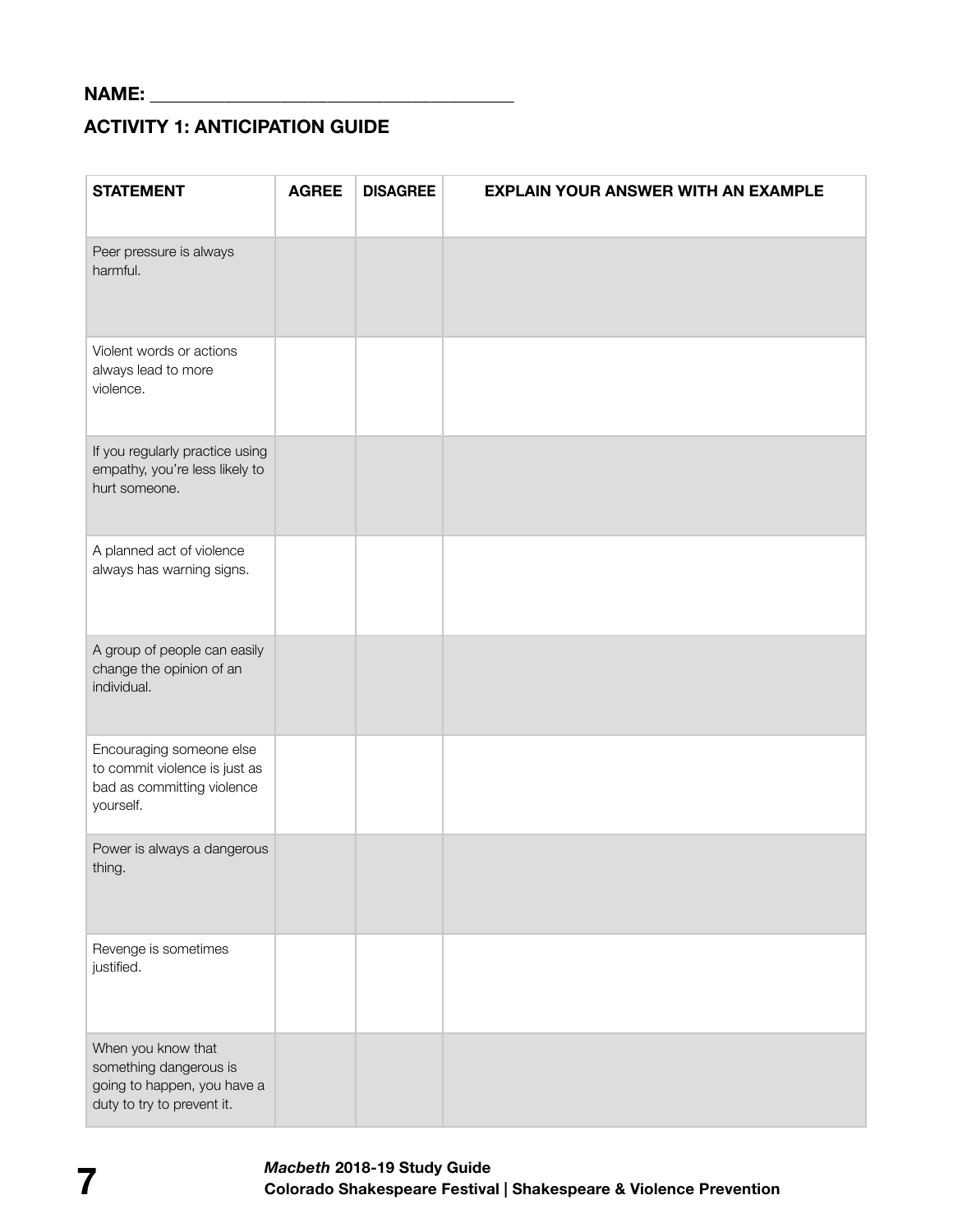## **ACTIVITY 2: ADAPTING TEXTS**

*Macbeth* was written over 400 years ago (probably in 1606). We still perform Shakespeare plays today because he understood how people behave and interact with each other. Most theatre companies, however, make changes to the text he wrote to update references that don't make sense 400 years later or to make the plays shorter for a 21st century audience.

Read the text below from Act I scene vii of *Macbeth*. You may want to consult a version of the script with explanatory footnotes to help you better understand the meaning. Ask yourself or discuss in a group: (1) What decision is Macbeth making here? (2) What reasons does Macbeth give himself to take or not take the action he's considering? What's his pro/con list? (3) What lines do you think are most important to this speech? Which lines are confusing to a modern audience? (4) Do you think it's appropriate to change the script Shakespeare wrote, or should it stay exactly the same as he wrote it?

On your own (you can use the space on the right, a separate sheet of paper, or a computer), create your own version of this speech. You can decide whether to re-write the speech entirely, paraphrase each line individually, or cut specific lines for clarity or brevity while leaving Shakespeare's text exactly as he wrote it.

#### **ORIGINAL VERSION (from Folger Digital Texts)**

### **Macbeth:**

If it were done when 'tis done, then 'twere well It were done quickly. If th' assassination Could trammel up the consequence and catch With his surcease success, that but this blow Might be the be-all and the end-all here, But here, upon this bank and shoal of time, We'd jump the life to come. But in these cases We still have judgment here, that we but teach Bloody instructions, which, being taught, return To plague th' inventor. This even-handed justice Commends th' ingredience of our poisoned chalice To our own lips. He's here in double trust: First, as I am his kinsman and his subject, Strong both against the deed; then, as his host, Who should against his murderer shut the door, Not bear the knife myself. Besides, this Duncan Hath borne his faculties so meek, hath been So clear in his great office, that his virtues Will plead like angels, trumpet-tongued, against The deep damnation of his taking-off; And pity, like a naked newborn babe Striding the blast, or heaven's cherubin horsed Upon the sightless couriers of the air, Shall blow the horrid deed in every eye, That tears shall drown the wind. I have no spur To prick the sides of my intent, but only Vaulting ambition, which o'erleaps itself And falls on th' other—

## **YOUR VERSION**

#### **Macbeth:**

 $\overline{a}$ 

 $\overline{a}$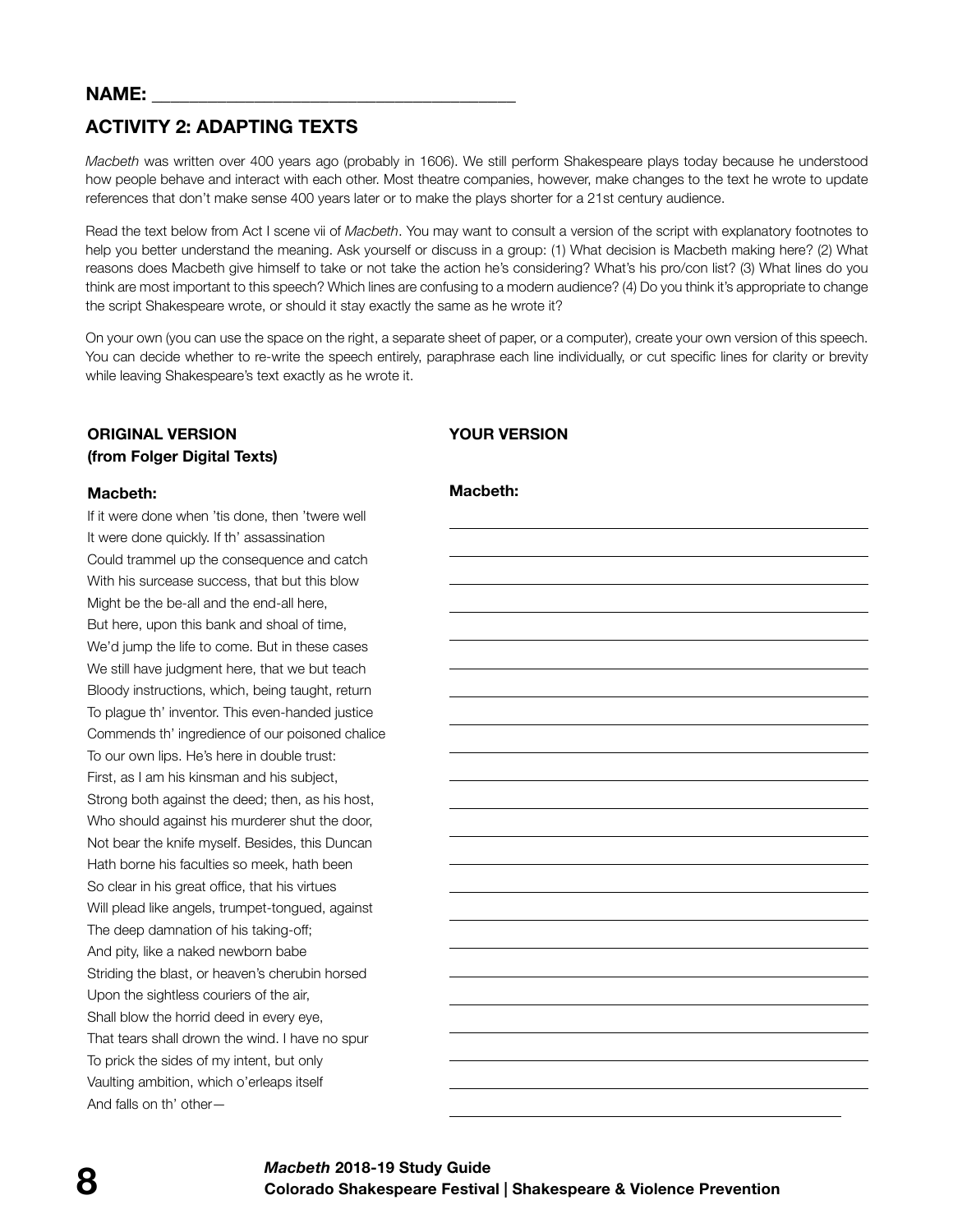

## **After the Performance: Discussion Questions**

- What is empathy? Why is it important? How might empathy have changed the outcomes in the play?
- Research shows that in 81% of planned violence, someone other than the perpetrator knew it was going to happen. Which characters in the play knew about Duncan's murder before it happened? Could anyone have prevented it?
- Actors use teamwork to trust one another when they are onstage. How is teamwork useful in school?
- *• Macbeth* is a play without clear heroes, and the audience is left with no character to root for—just people making mistakes, choosing violence, and getting stuck deeper in violence with every step. What is the value of watching a play in which characters make mistakes? Do you learn more from a play in which characters behave badly, or in which characters behave well?
- "An eye for an eye makes the whole world blind." What does this mean to you? Can you think of examples of this idea in *Macbeth*?
- What references to masculinity and femininity did you notice in the play? How were gender expectations used by characters in the play as a peer pressure tool? How does casting across gender impact these messages of gender conformity?
- Who is responsible for the violence in the play? What do you think is the root cause of the violence?
- How do the characters change from the beginning of the play to the end? What causes these changes?
- What happens next? Has Macduff's killing of Macbeth solved the problem? Or does it create new problems under Malcolm's reign?

## **KINDNESS IS NEVER A SIGN OF WEAKNESS**

## **Tips from the Center for the Study & Prevention of Violence**

### **HOW TO BE AN UPSTANDER**

- Refuse to join in if someone tries to get you to taunt and torment another person.
- Get a teacher, parent, or other responsible adult to come help. This isn't snitching. You are saying that you don't think bullying is acceptable and don't want anyone to get hurt.
- Try to get the person being bullied to tell a trusted adult. Offer to go with them.
- Tell a trusted adult yourself if the person being bullied is unwilling to report it. Do not let the person behaving as a bully know so that they do not become aggressive toward you.

### **SCHOOL CLIMATE SURVEYS**

One of the most important components of a safe school is a climate where youth feel secure and supported in their learning environment. The Center for the Study and Prevention of Violence has developed online student, staff, and parent school climate surveys that are free to any Colorado school. These assessment tools are anonymous and available free online, through a secure website. Using core questions on school climate, bullying, violence, alcohol, tobacco and drug use and protective factors, schools can gain a better understanding of their specific violence prevention and safety needs and develop a strategic plan to meet those needs. For more information, contact SafeSchools@colorado.edu